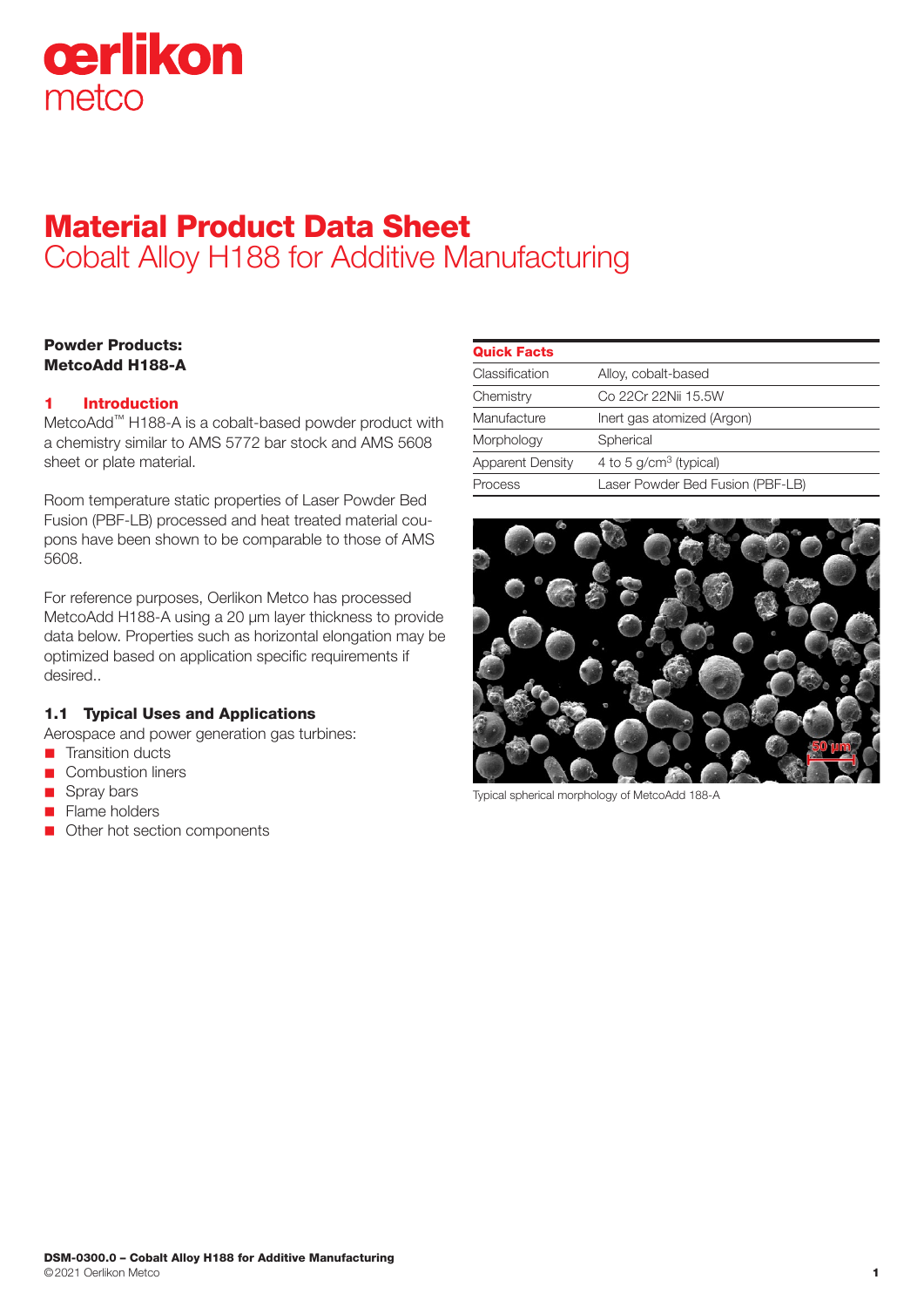## 2 Material Information

#### 2.1 Chemical Composition

| <b>Product</b>     | <b>Weight Percent (nominal unless noted)</b> |       |    |            |             |             |
|--------------------|----------------------------------------------|-------|----|------------|-------------|-------------|
|                    | Co                                           |       |    | W          | Fe          | Mn          |
|                    | Balance                                      | 22    | 22 | 14.5       | 3 max       | 1.25 max    |
| MetcoAdd H188-A Si |                                              | La    |    |            | Si          |             |
|                    | 0.35                                         | 0.075 |    | $0.02$ max | $0.015$ max | $0.015$ max |

# 2.2 Particle Size Distribution and Hall Flow

| <b>Product</b>  | <b>Nominal Range [µm]</b> | $D90$ [µm] | $D50$ [µm] | $D10$ [µm] | Hall Flow (s/50 g) |
|-----------------|---------------------------|------------|------------|------------|--------------------|
| MetcoAdd H188-A | -45 +15                   |            |            |            | $<$ 20 (typical)   |

For the nominal range, particle size analysis 45 µm or above measured by sieve (ASTM B214), analysis below 45 µm by laser diffraction (ASTM C 1070, Microtrac). Fractional analysis (D90, D50, D10) by laser diffraction, Hall flow by ASTM B213.

### 2.3 Key Selection Criteria

- Choose MetcoAdd H188-A when a high-temperature cobalt alloy is needed that has good oxidation resistance and retains its strength, fatigue-resistance and ductility even at higher service temperatures.
- MetcoAdd H188-A is recommended for continuous service temperatures up to 982 °C (1800 °F).
- MetcoAdd H188-A is designed to allow for high PBF-LB build rates where application and process permit.

## 2.4 Related Products

- $\blacksquare$  Oerlikon Metco offers other cobalt-based powders, as well as nickel-based and iron-based powders, designed for additive manufacturing that have been optimized for either powder fed or powder bed processes. Please contact your Oerlikon Metco Account Representative for more information.
- Oerlikon Metco can produce MetcoAdd H188-A in different particle size distributions on request for large volume users.

## 2.5 Specifications

| <b>Product</b>  |                   |
|-----------------|-------------------|
| MetcoAdd H188-A | <b>JNS R30188</b> |

#### 3 Key Processing Information

# 3.1 Typical Post Heat Treatment Properties (MetcoAdd H188-A) a, b, c

| <b>Specification</b>                  |                   | <b>EOS M290</b>         |  |
|---------------------------------------|-------------------|-------------------------|--|
| Ultimate Tensile Strength (MPa), XY/Z | ASTM E8           | $1081 \pm 4/987 \pm 3$  |  |
| Yield Strength (MPa), XY/Z            |                   | $621 \pm 4 / 588 \pm 2$ |  |
| Elongation at break %, XY/Z           |                   | $34 \pm 3/46 \pm 1$     |  |
| Hardness (HRB)                        | ASTM E18          | $293 \pm 8$             |  |
| <b>Relative Density %</b>             | <b>ASTM E1245</b> | >998%                   |  |

Disclaimer: All data published in this datasheet has been shared for reference purposes only and is not sufficient to design or certify parts. No warranty or quarantee is made against these results.

<sup>b</sup> Bounds are based on one standard deviation of each population with seven to ten samples per orientation. Test specimens were 6.35 mm diameter round bars ma-

chined from coupons 130 x 130 x 13 mm (5 x 5 x 0.5 in). Direction XY data is an average of both X and Y horizontal build orientations.<br>
C Heat treatment was performed in accordance with AMS 5772. Solutionize coupons at 21